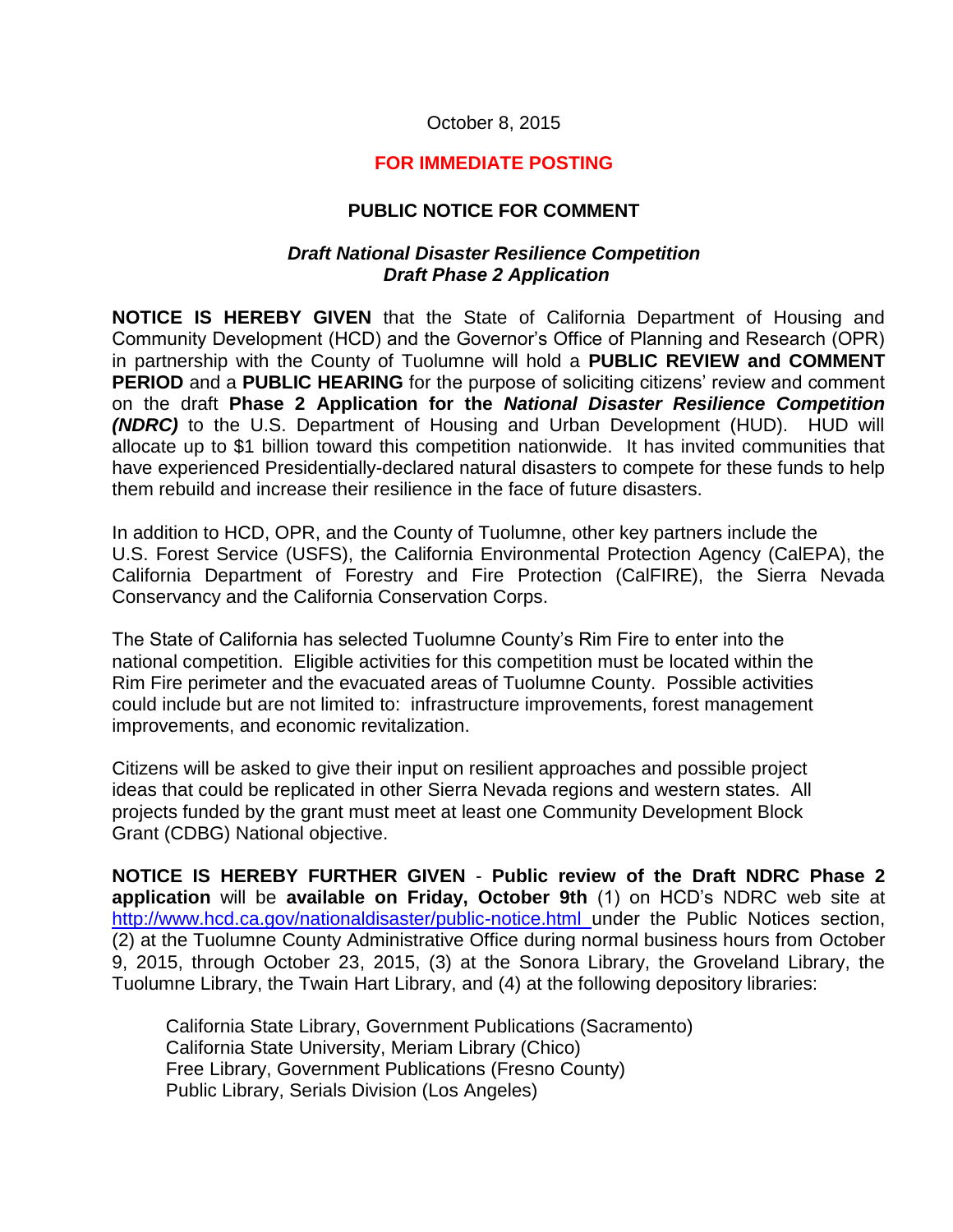Public Library (Oakland) Public Library, Science & Industry Department (San Diego) Public Library, Government Documents Dept (SF) Stanford University Libraries, Green Library, Government Docs University of California, Government Documents Library (Berkeley) University of California, Shields Library, Government Documents (Davis) University of California, Research Library (LA) University of California, Government Documents (San Diego/La Jolla) University of California, Government Publications (Santa Barbara)

The **PUBLIC REVIEW PERIOD** for these documents is 15 days, from **October 9, 2015, through October 23, 2015**. The Department **must receive** all comments on this document no later than**5 p.m. on October 23, 2015.** 

HCD and OPR in partnership with Tuolumne County will hold public hearings on

- HIGHWAY 120, GROVELAND, 95321FROM 4PM 6:30PM**; OCTOBER 13, 2015** at the **GROVELAND COMMUNITY CENTER**, 18720
- 5200 N. Lake Road, MERCED, 95343 from 11AM-1PM, and in SONORA at the from 6P-8PM; **OCTOBER 14, 2015** at **UC MERCED**, Tenaya Residence Hall, Alpine Room, **TUOLUMNE COUNTY BOARD CHAMBERS**, 2 Green Street, Sonora, 95370
- **OCTOBER 15, 2015**, at the **CALIFORNIA ENVIRONMENTAL PROTECTION AGENCY HEADQUARTERS** 1001 I Street, Sierra Hearing Room , 2nd Floor, SACRAMENTO, 95814 from 1PM -3PM. All interested parties may attend the hearings and be heard.

 provide input. The **webinar is scheduled for Thursday, October 15, 2015, from 1PM to 3PM** You may locate the meeting and join via the **WEB** at Also, the **OCTOBER 15, 2015** hearing will also be will hosted by OPR, HCD and CalEPA as a **PUBLIC WEBCAST** to give out-of-area citizens an opportunity to [http://www.calepa.ca.gov/Broadcast/.](http://www.calepa.ca.gov/Broadcast/)

Written comments can be submitted via (1) electronic mail at [CA-NDRC@hcd.ca.gov,](mailto:CA-NDRC@hcd.ca.gov) (2) facsimile at (916) 263-2762 or (3) by U.S. mail at the following address:

> *Attention: Susan Naramore*  Department of Housing and Community Development, Division of Financial Assistance P.O. Box 952054 Sacramento, California 94252-2054

A limited number of copies of these documents is also available to entities or individuals unable to access one of the above sources by contacting the County Administrative Office at (209) 533-5511 or HCD 916-263-0371.